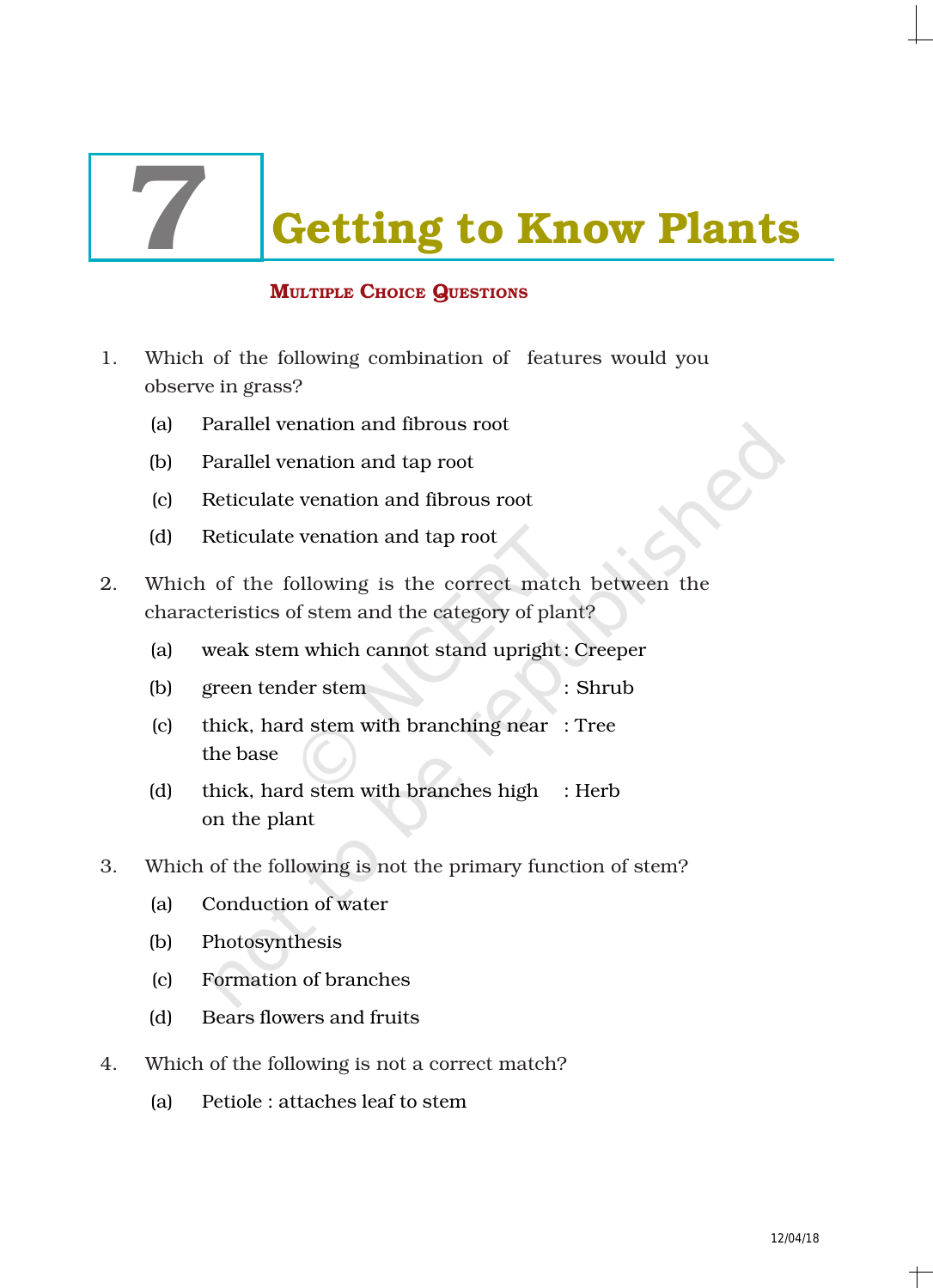- (b) Lamina : green flat part of leaf
- (c) Margin : gives shape to the leaf
- (d) Veins : transpiration
- 5. Read the following sentences about photosynthesis:
	- (i) Sunlight, carbon dioxide, chlorophyll and water are necessary.
	- (ii) Oxygen is absorbed.
	- (iii) Leaves carry out photosynthesis.
	- (iv) Proteins are made during photosynthesis.

Choose the correct pair of sentences that are true to photosynthesis

- (a) (iii) and (iv) (b) (i) and (iii)
- (c) (ii) and (iv) (d) (i) and (iv)
- 6. Which of the following terms constitute the female part of the flower.
	- (a) sepals, petal and stamen
	- (b) stigma, style and ovary
	- (c) ovary, stamen and stigma
	- (d) ovary, style and stamen

#### VERY SHORT ANSWER QUESTIONS

Fill in the blanks:

- (a) The small green leaves at the base of flowers are known as ------------.
- (b) The swollen basal part of the pistil is the ---------------- which bears the ----------.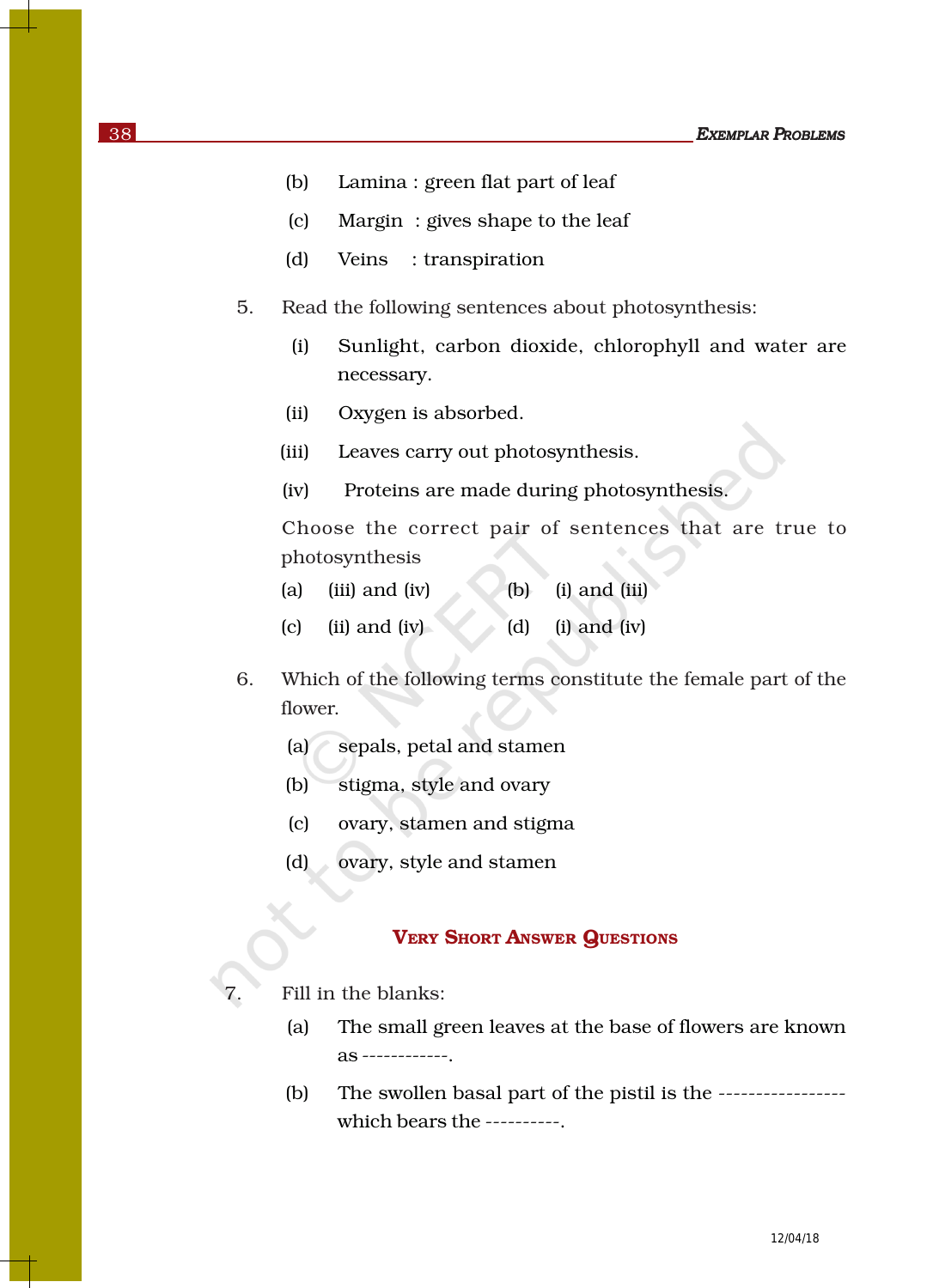- (c) Stamen has two parts called ------------- and ------------.
- (d) The young unopened flower is termed as -------------.
- 8. Solve the riddles given below:
	- (a) "I have a green tender stem and I am much shorter than you. Who am I?"
	- (b) I come out first from the seed when it is soaked in water. I provide anchorage to plants. Who am I? Write another function that I perform.

## **SHORT ANSWER QUESTIONS**

9. Match the parts of plant given in **Column I** with their function in Column II

| <b>COLUMN I</b> |                            | <b>COLUMN II</b>      |
|-----------------|----------------------------|-----------------------|
| (a) Flower      | $\left( \mathrm{I}\right)$ | <b>Excretion</b>      |
| (b) Leaf        | (ii)                       | Photosynthesis        |
| (c) Stem        | (iii)                      | Reproduction          |
| (d) Root        | (iv)                       | <b>Bears branches</b> |
|                 | (v)                        | Anchorage             |

- 10. Boojho wanted to test the presence of starch in leaves. He performed the following steps.
	- (1) He took a leaf and boiled it in water,
	- (2) He placed the leaf in a petri dish and poured some iodine over it.

He did not get the expected result. Which step did he miss? Explain.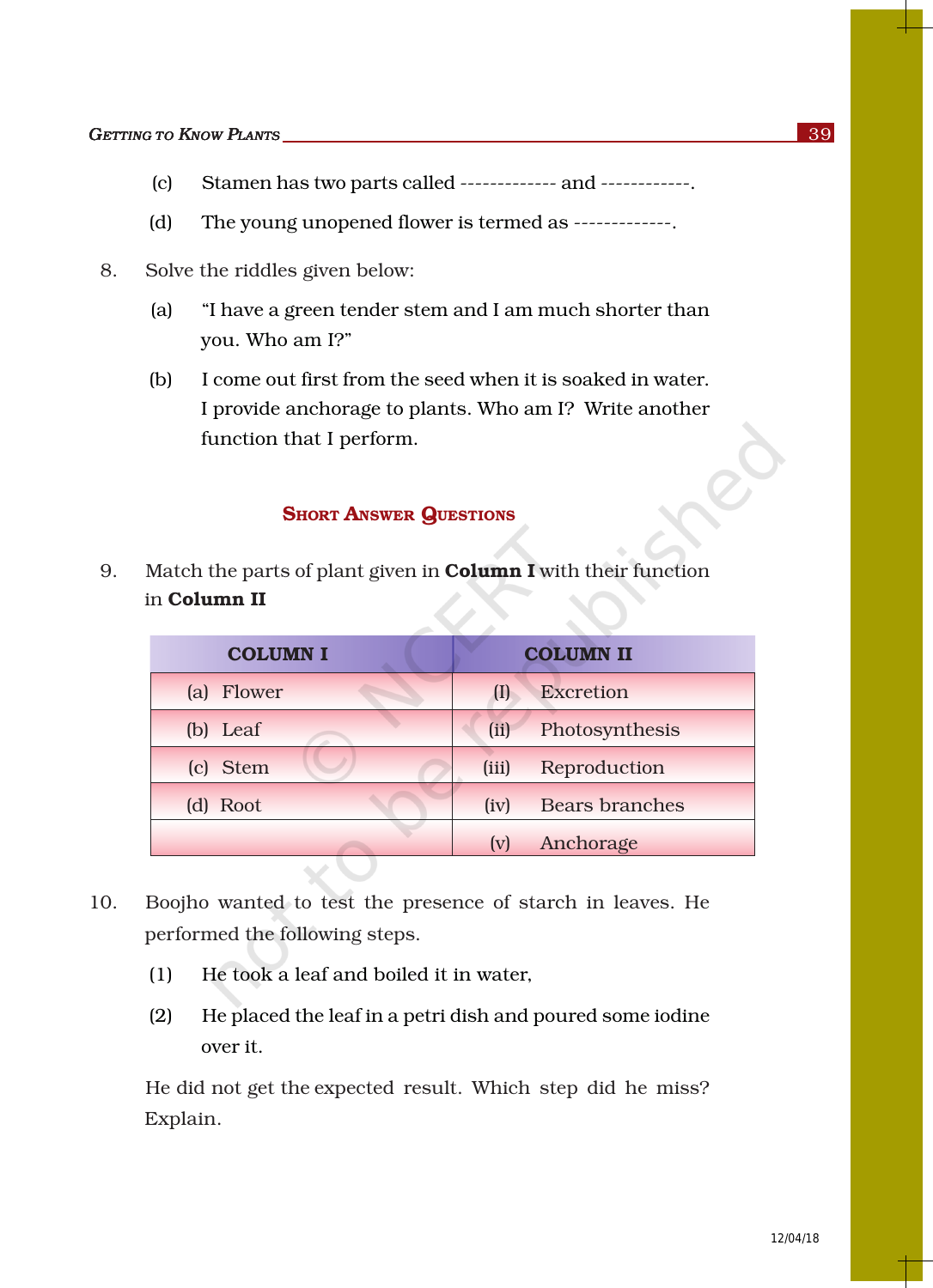- 11. Will a leaf taken from a potted plant kept in a dark room for a few days turn blue black when tested for starch? Give reasons for your answer.
- 12. Can the stem of a plant be compared with a street with two–way traffic? Give reason.

### LONG ANSWER QUESTIONS

- 13. Read the function of parts of a plant given below:
	- (a) fixes plant to the soil
	- (b) prepares starch
	- (c) takes part in reproduction
	- (d) supports branches and bears flowers

In the diagram given in Fig. 7.1, write the names of the parts whose functions you have just read at the appropriate space.



 *Fig. 7.1*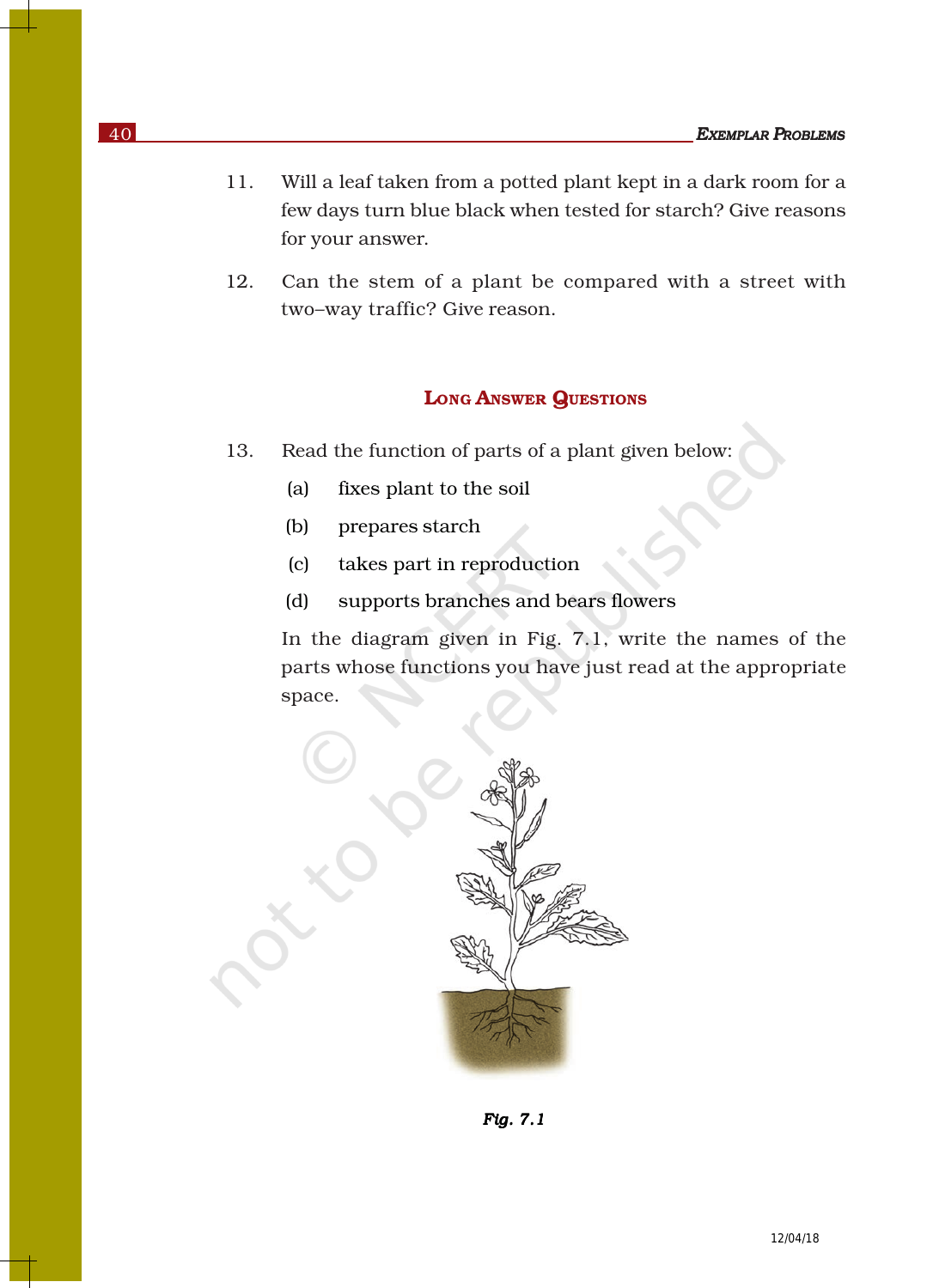### *GETTING TO KNOW PLANTS* 141

14. Draw the veins of leaves given in Fig. 7.2 below and write the type of venation.



15. Observe Fig. 7.3 and attempt the questions that follow it.



- (a) Label the parts 1, 2, 3 and 4 in the diagram.
- (b) What type of venation does the leaf has?
- (c) What type of venation is seen in grass leaves?
- 16. Observe the picture of an activity given as Fig. 7.4 carried out with leaves of plants and polythene bag.

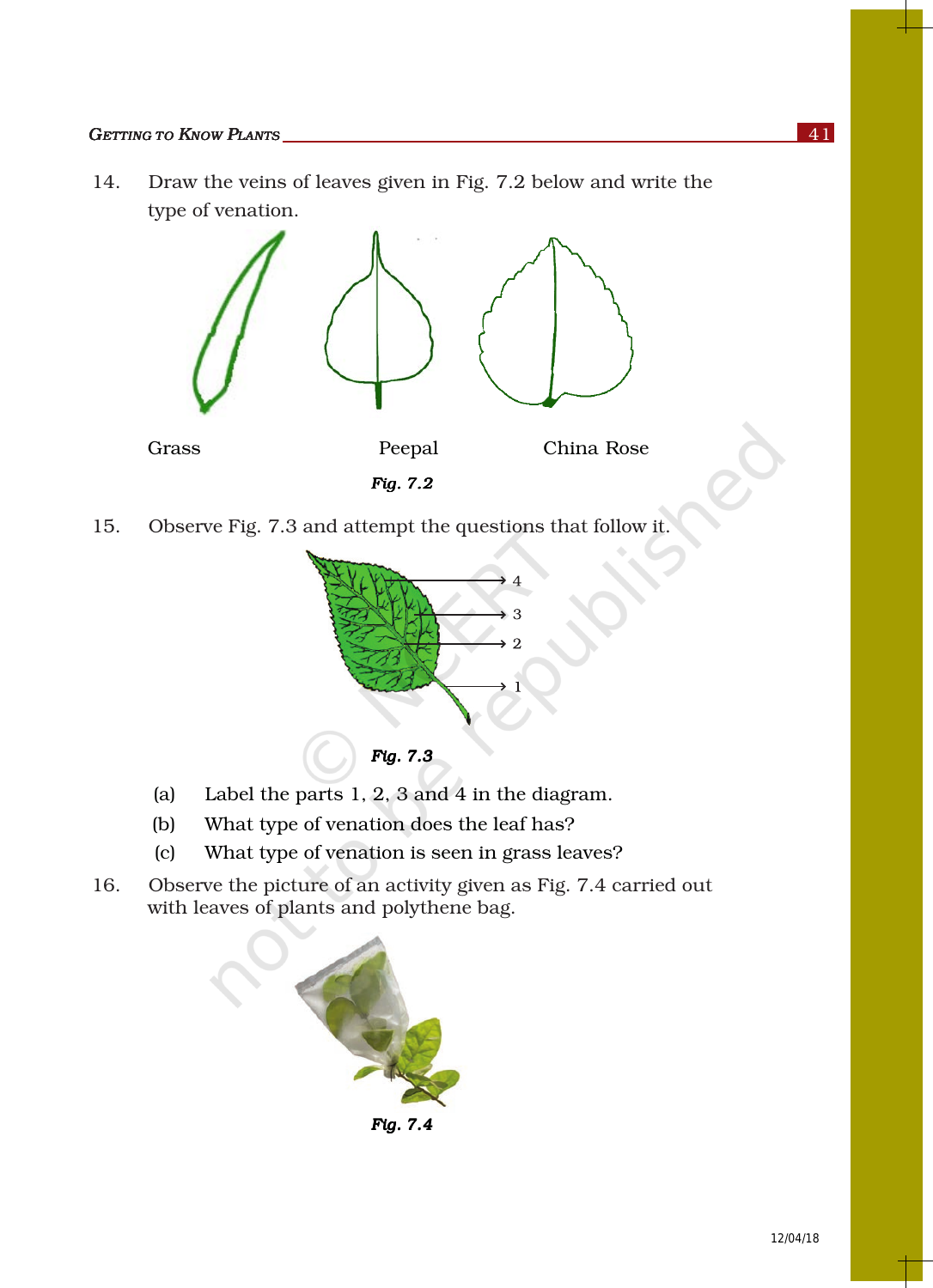Now answer the following:

- (a) Which process is demonstrated in the activity?
- (b) When will this activity show better results on a bright sunny day or a cloudy day?
- (c) What will you observe in the polythene bag after a few hours of setting up the activity?
- (d) Mention any one precaution you must take while performing this activity.
- 17. Identify the wrong statements and correct them.
	- (a) Anther is a part of the pistil.
	- (b) The visible parts of a bud are the petals.
	- (c) Lateral roots are present in a tap root.
	- (d) Leaves perform the function of transpiration only.
- 18. Solve the crossword given in Fig. 7.5 as per the clues given below it:



*Fig. 7.5 Fig. 7.5Fig.*